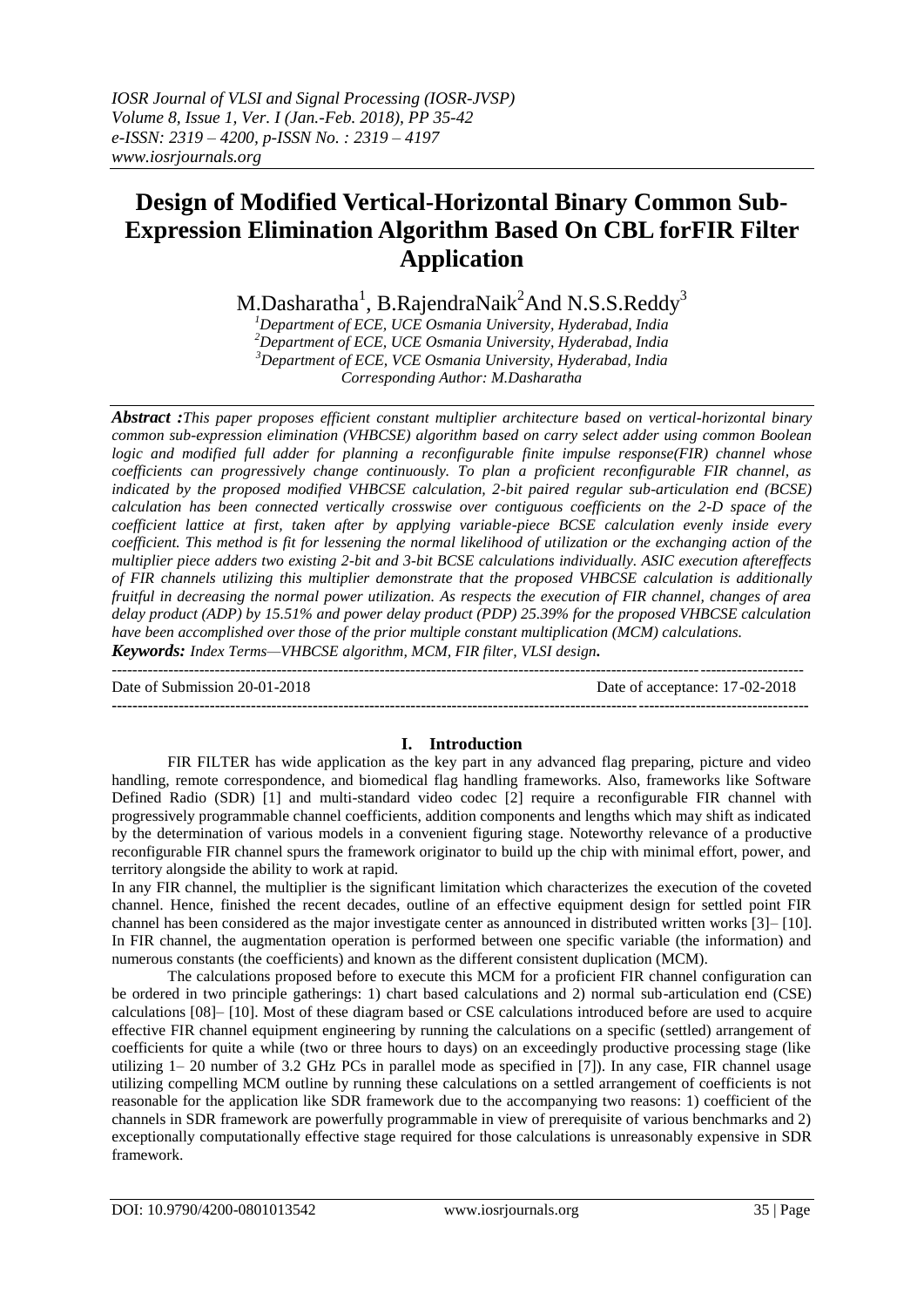A few procedures have been presented for productive reconfigurable steady multiplier outline for any application where the channel's coefficients are changing continuously e.g. multi-standard advanced up/down converter. Paired normal sub-articulation disposal (BCSE) calculation is one of those methods, which presents the idea of disposing of the normal sub-articulation in paired shape for planning an proficient consistent multiplier, and is in this way pertinent for reconfigurable FIR channels with low intricacy. Be that as it may, the decision of the length of the paired normal sub-articulations (BCSs) makes the plan wasteful by expanding the viper step and the equipment cost. The proficiency as far as speed, power, and zone of the steady multiplier has been expanded in the work exhibited in [07] while outlining one reconfigurable FIR channel for multi-standard DUC by picking 2-bit long BCS wisely.

A few systems have been presented for productive reconfigurable steady multiplier outline for any application where the channel's coefficients are changing progressively e.g. multi-standard computerized up/down converter. Twofold normal sub-articulation end (BCSE) calculation is one of those systems, which presents the idea of dispensing with the basic sub-articulation in twofold shape for planning an effective consistent multiplier, and is in this manner material for reconfigurable FIR channels with low multifaceted nature [12]. Be that as it may, the decision of the length of the parallel normal sub-articulations (BCSs) in [12] makes the plan wasteful by expanding the viper step and the equipment cost. The effectiveness as far as speed, power, and territory of the steady multiplier has been expanded in the work introduced in [10] while planning one reconfigurable FIR channel for multi-standard DUC by picking 2-bit long BCS prudently.

Decision of the BCS of settled length (3-bit or 2-bit) in the prior proposed BCSE calculation based reconfigurable FIR channel plans leaves an extension to advance the outlined channel by considering the BCS over the neighboring coefficients and inside a solitary coefficient. The tradition considered for speaking to the info and the coefficient of the prior planned FIR channel as marked extent organize likewise gives an extension to adjust the information portrayal to marked decimal number for more extensive materialness of the proposed FIR channel in any frameworks. On concentrate the previously mentioned written works, it has been figured it out that the advancement of a proficient reconfigurable steady multiplier is especially required for its materialness in any reconfigurable framework.

#### **II. Architecture Of Theproposed Vhbcse Algorithm Based Constant Multiplier**

The information stream graph of the proposed vertical-level BCSE calculation based steady multiplier (CM) plan is appeared in Fig. 5. The composed multiplier thinks about the length of the info (Xin) and coefficient (H) as 16-bit and 17-bit separately while the yield is thought to be 16-bit long. In this, the examined inputs are put away in the enlist first and at that point the coefficients are put away straightforwardly in the LUTs. Usefulness alongside equipment design of various squares of the planned VHBCSE based multiplier are clarified beneath in subtle elements



**Fig1:** Data flow diagram of the CM using VHBCSE algorithm.

1) Sign Conversion Block: Sign change square is required to help the marked decimal arrangement information portrayal for both the information and the coefficient. The engineering of the sign change square is appeared in Fig. 6. There is one 1's complementer circuit to create the altered form of the 16-bit (barring MSB) coefficient. One 16-bit 2:1 multiplexer produces the multiplexed coefficients relying upon the estimation of the most huge piece (MSB) of the coefficient. For negative estimation of the first coefficient, the multiplexed coefficient will be in the modified shape; else it will be as it may be.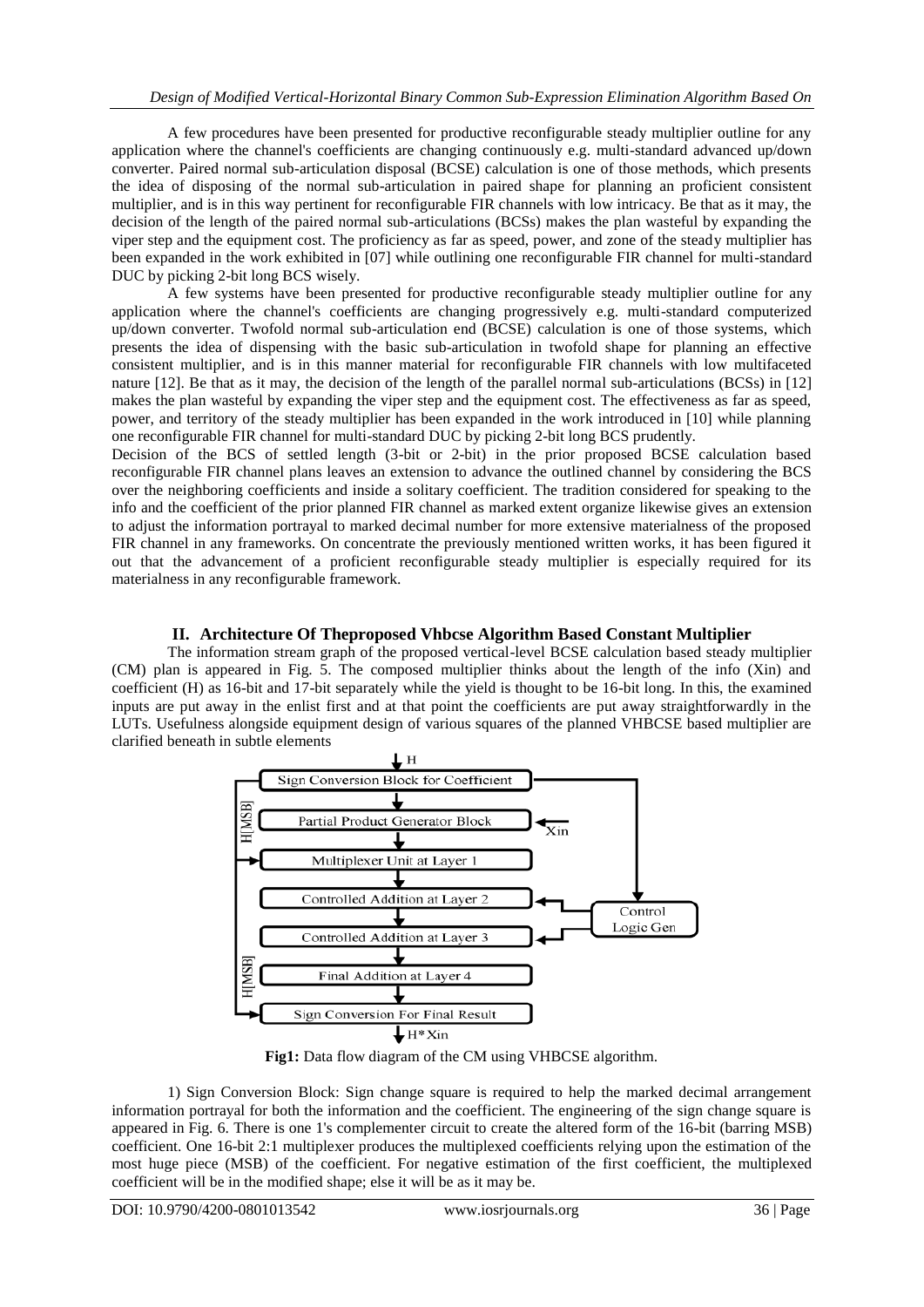

**Fig2:** Hardware architecture of the Sign Conversion Block.

2) Partial Product Generator (PPG): In BCSE technique, move furthermore, include based procedure has been utilized to create the fractional item which will be summed up in the accompanying advances/layers for creating the last duplication result. Decision of the size of the BCS characterizes the quantity of halfway items. In the proposed calculation in the layer-1, 2-bit twofold regular sub-articulations (BCSs) running from "00" to "11" have been considered, which will deliver 4 halfway items. Yet, inside four of these BCSs, a solitary snake (A0) will be required to create the halfway item just for the example "11"; the rest will be created by hardwired moving. For the coefficient of 16-bit length, 8 incomplete results of 17, 15, 13, 11, 9, 7, 5, and 3 bits (P8-P1) will be created by right moving the principal halfway item (P8) by 0, 2, 4, 6, 8, 10, 12, and 14 bits separately. This procedure helps in lessening the multiplexer's size which is utilized alongside select the best possible halfway item relying upon the coefficient's twofold esteem.



**Fig3:** Block diagram of the Partial Product Generator Unit.



**Fig4:** Block diagram of the control logic generator unit.

3) Control Logic (CL) Generator: Control rationale generator piece takes the multiplexed coefficient (Hm[15:0]) as its info furthermore, bunches it into one of 4-bit each (Hm[15:12], Hm[11:8], Hm[7:4], and Hm[3:0]) and another of 8-bit each (Hm[15:8], Hm[7:0]). As per the calculation said in Section IV, the CL generator piece will create 7 control signals depending on the balance check for 7 distinct cases. The design for the control flag generator square is appeared. The control motion for 8-bit correspondence check supposedly is delivered through the control signals produced from the 4-bit fairness check.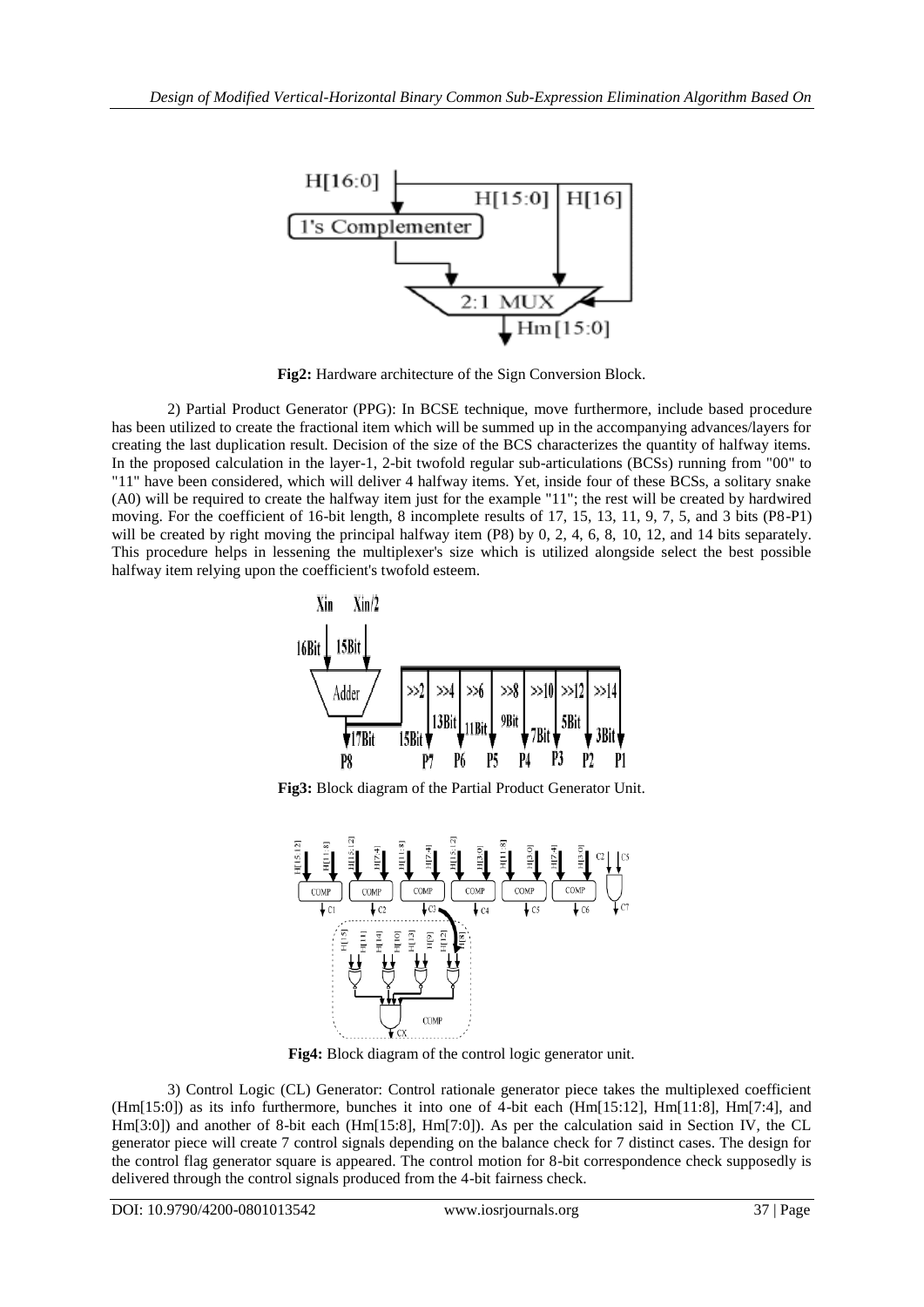

**Fig5:** Architectural details of the controlled addition at layer-2 block.



**Fig6:** Hardware architecture of the controlled addition at layer-3.

4) Multiplexers Unit: The multiplexer unit is utilized to choose the suitable information produced from the PPG unit depending on the coefficient's twofold esteem. At layer-1, eight 4:1 multiplexers are required to deliver the halfway items agreeing to the 2-bit BCSE calculation connected vertically on the MAT. The widths of these 8 multiplexers are 17, 15, 13, 11, 9, 7, 5, and 3-bit each rather than 16-bit for all, which would decrease the equipment furthermore, control utilization.

5) Controlled Addition at Layer-2: The incomplete items (PP) produced from eight gatherings of 2-bit BCSs are included for the last duplication comes about which have been performed in three layers. As per the BCSE calculation [12] proposed before, layer-2 requires four expansion (A1-A4) operations to whole up the eight PPs. Rather than coordinate expansion of these PPs, the controlled expansion operations are performed at layer 2 agreeing to the proposed VHBCSE calculation. These adders (A1-A4) are controlled relying upon the control signals (C1-C6), which were created in view of 4-bit BCSE from the control flag generator piece. The design of this square is appeared in Fig. 9, which uncovers that the spread postponement will be the most extreme between the ways which has been utilized to create AS2, AS3, AS4.



**Fig7:** Constant Multiplier architecture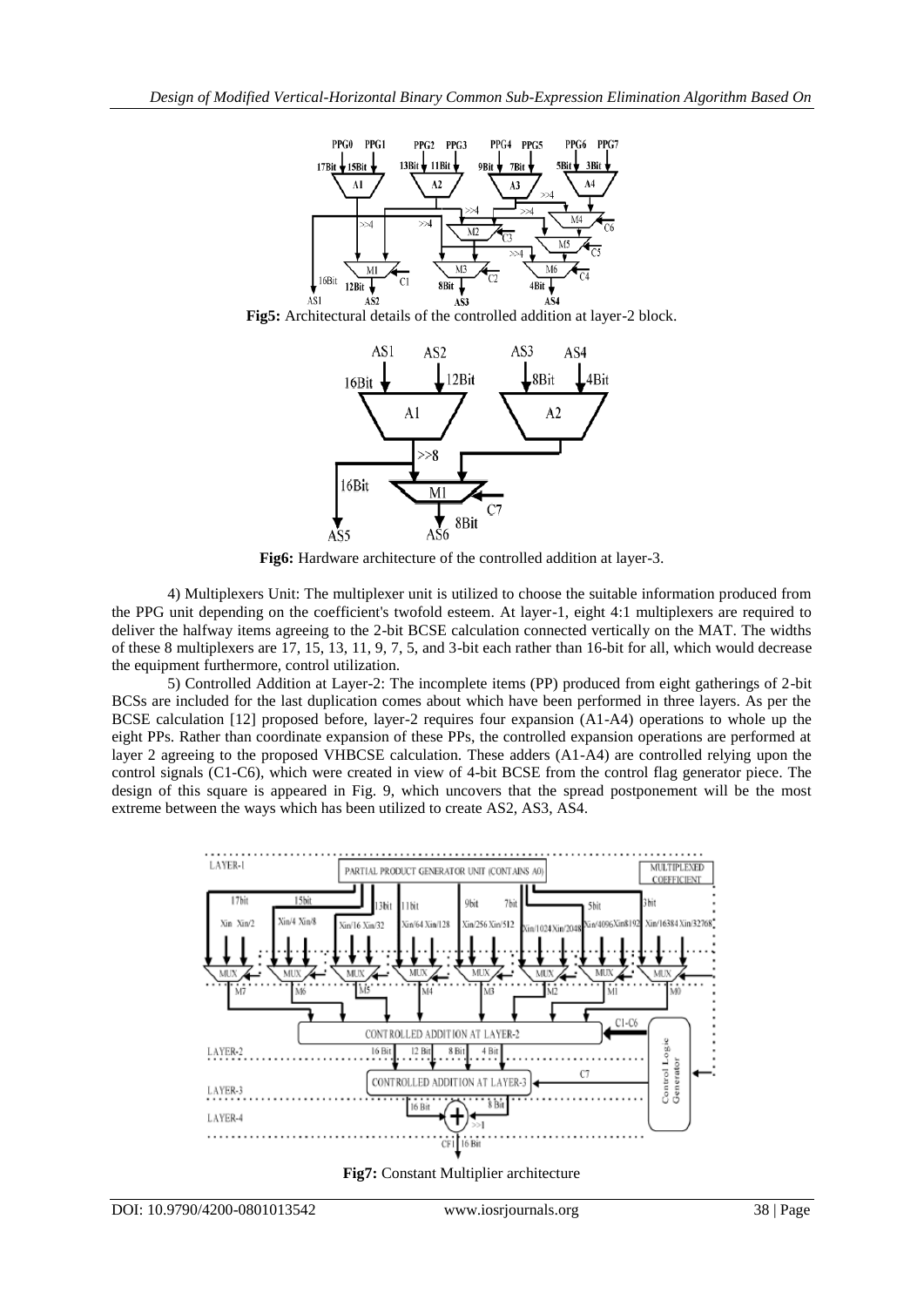6) Controlled Addition at Layer-3: The four multiplexed aggregates (AS1, AS2, AS3 and AS4) created from layer-2 are presently summed up in layer-3. In our calculation, controlled increments are performed, rather than coordinate expansion of these four wholes as appeared in Fig. 10. Thus, this expansion (A6) is controlled by the control flag (C7) which has been created in view of 8-bit BCSE from the CS generator square. it is finished up that the proliferation deferral will be 7) Final Addition on Layer-4: This square plays out the expansion operation between the two entireties (AS5-AS6) created by layer-3 to at long last create the increase result between the input and the coefficient. The piece graph of the general consistent increase is appeared.

#### **III. Proposed System**

In this proposed system we are designing the 16 bit adder using common Boolean logic. In this common Boolean logic we are using a modified full adder for less time delay.

The proposed adjusted full adder circuit as appeared comprises of two 2:1 MUX and a XOR gate. In the proposed structure, one XOR gate in the ordinary full adder is supplanted by a multiplexer square so that the basic way delay is limited. As can be seen from, the basic way delay is utilization of the full snake can be decreased. The proposed full adder is connected into exhibit multiplier decrease stage to approve the adequacy. In exhibit structure the fractional items is separated into specific levels. In each level, at whatever point there are three bits, full snake must be utilized. Out of the three data sources, one information and its supplement is given as contributions to the principal multiplexer. The other two data sources are given to XOR entryway, the yield of which will go about as a select line to both the multiplexers. The contributions of the second multiplexer are, the bits other than the convey bit. This one of a kind method for planning prompts the lessening of the exchanging action, which thus diminishes the power. Likewise, the basic way delay is likewise lessened contrasted with the existing outlines examined in writing, which prompts lessening in deferral and subsequently expanding the speed. Operation of the proposed full snake can be clarified as takes after:

a) When both B and C are zero or one, aggregate  $= A$ ;

b) When both of B or C is one and another is zero, sum=A;

c) When both B and C are zero or one, carry= B;

At the point when both of B or C is one and another is zero, carry=A;



**Fig8:** Proposed Full Adder

In proposed architecture, an area-efficient carry select adder by sharing the common Boolean logic term to remove the duplicated adder cells in the conventional carry select adder is shown in this way, it saves many transistor counts and achieves a low power. Through analyzing the truth table of a single bit full adder, to find out the output of summation signal as carry-in signal is logic "0" is the inverse signal of itself as carry-in signal is logic "1". By sharing the common Boolean logic term in summation generation, a proposed carry select adder design. To share the common Boolean logic term, it only needs to implement one OR gate with one INV gate to generate the carry signal and summation signal pair. Once the carry-in signal is ready, then select the correct carry-out output according to the logic state of carry-in signal.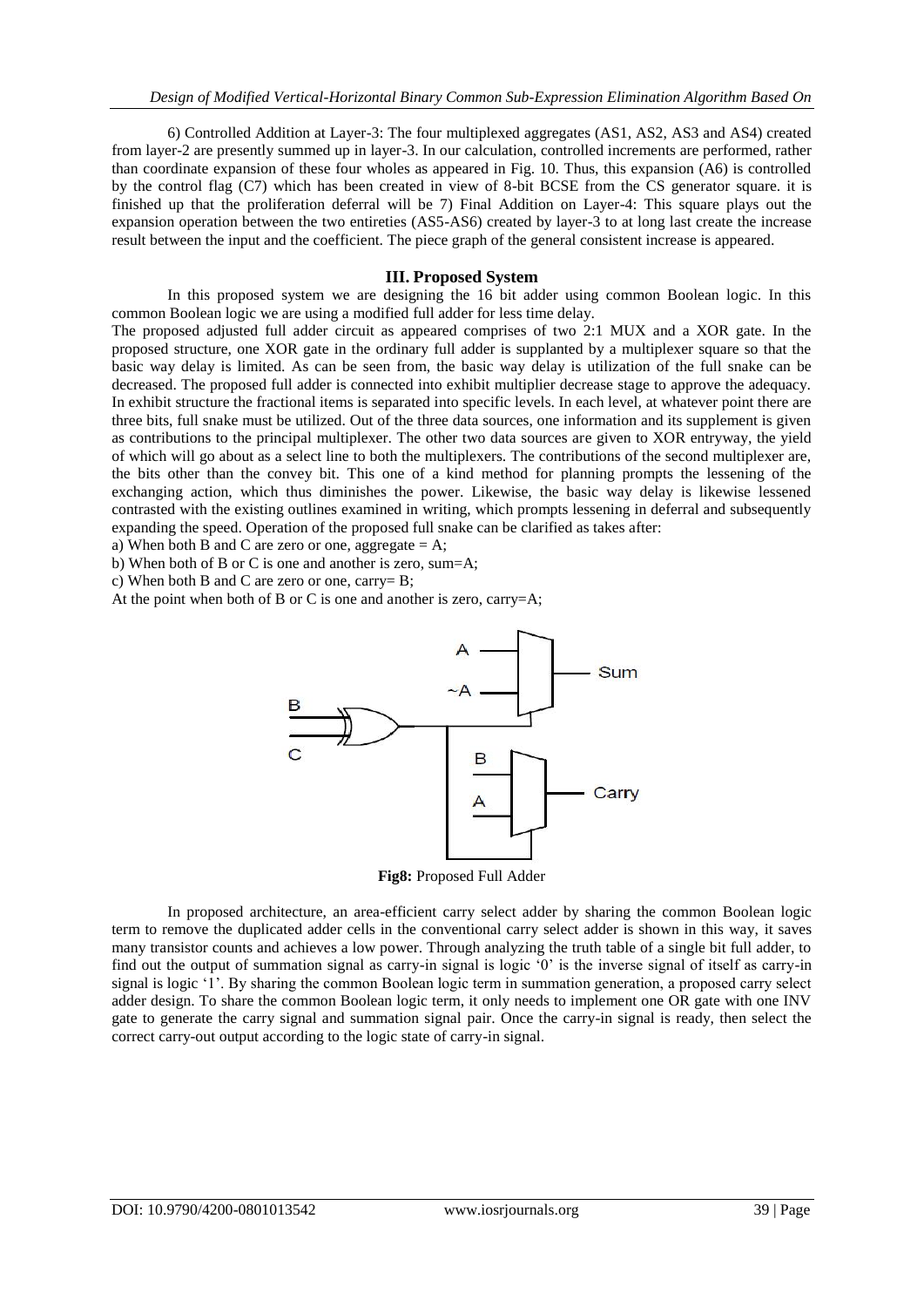

## **IV. Results And Discussions**

The modified VHBCSE algorithm based constant multiplier architecture have been implemented using Verilog Hardware description language and simulated using Xilinx ISE simulator. The synthesis results obtained are targeted for SPARTAN 3E XC3S250E FPGA. Table1 Shows that 15.51% reduce in ADP and 25.39% Reduce in PDP.



**Fig10:** RTL Schematic for the proposed design



Fig11: Simulation output for the proposed design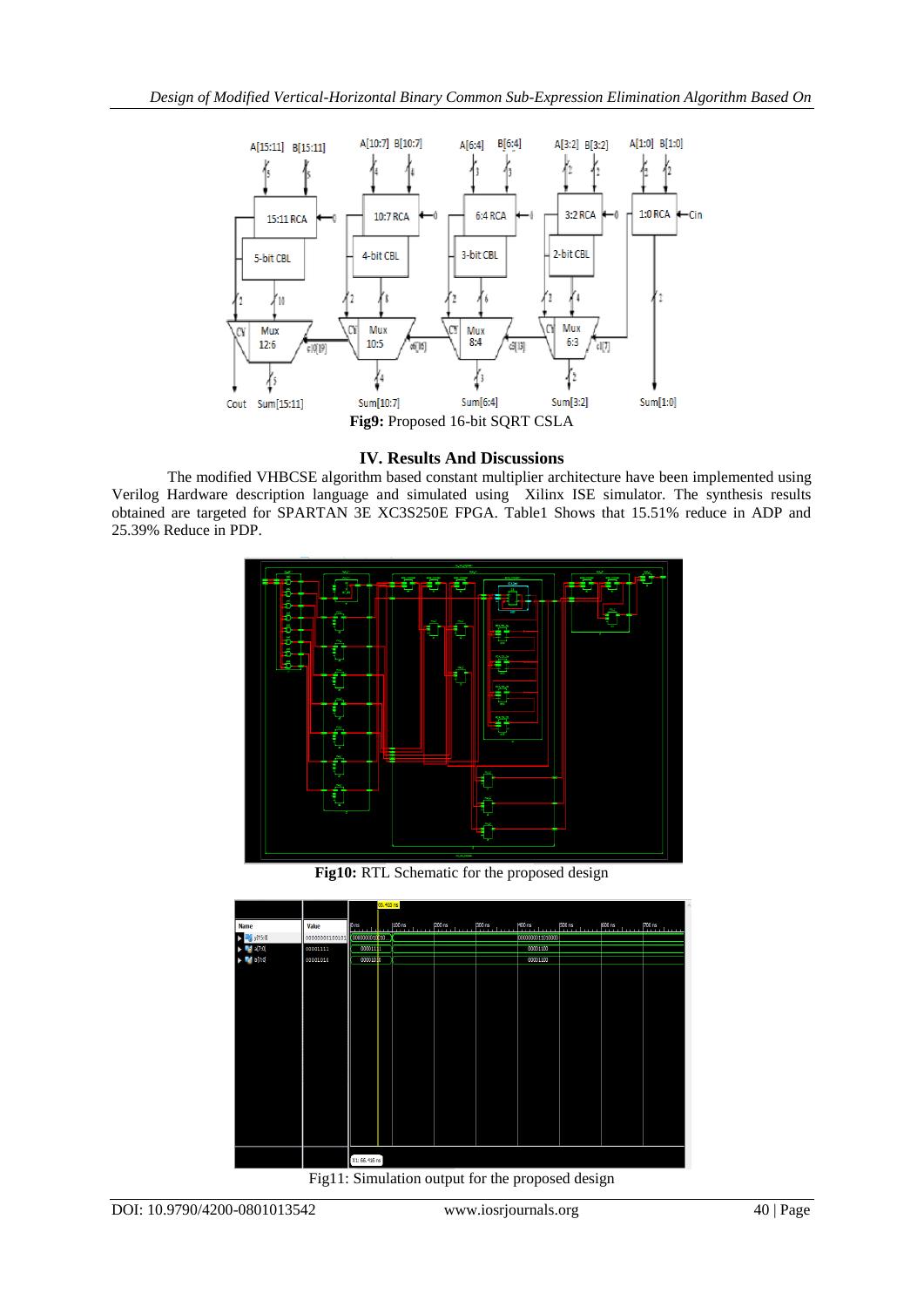| Design   | Delav  | ADP   | PDP    |
|----------|--------|-------|--------|
| Existing | 22.290 | 3.655 | 17.386 |
| Proposed | 17 776 | 3.164 | 13.865 |

**Table 1:** Comparison of ADP and PDP of existing and proposed

#### **Table1::Comparison of Delay for existed and proposed Systems**



**Power Delay Product** 



**Fig 13:** Power Delay Product for proposed and existing system

## **V. Conclusions**

With a view to actualizing a proficient settled point reconfigurable FIR channel, this paper presents one new vertical-level BCSE calculation which evacuates the underlying normal sub-articulations (CSs) by applying 2-bit BCSE vertically. Encourage end of the CSs has been performed through finding the CSs exhibit inside the coefficients by applying BCSEs of various lengths on a level plane to various layers of the move and include based steady multiplier engineering. It has been demonstrated that the proposed calculation effectively lessens the normal exchanging exercises of the multiplier square adder contrasted with those of 2-bit and 3-bit BCSEs (settled piece vertical BCSE) separately. Lessening of exchanging exercises amid equipment usage of various FIR channels brings about bringing down the normal power utilization by 32% and 52% relative to these two calculations individually. Usage comes about uncover that there are impressive measure of energy reserve funds for higher request channel as a substantial number of matches can be found for more number of coefficients. The proposed modified VHBCSE calculation sets up enhancements of productivity of 15.51% of area delay product (ADP) and 25.39% in power delay product (PDP) when contrasted with those of before proposed VHBCSE calculation based FIR channel. Augmenting the proficiency furthermore, supporting the marked decimal information portrayal for both the info and coefficient make the proposed steady multiplier in view of VHBCSE calculation more reasonable for next age productive frameworks like programming characterized radio.